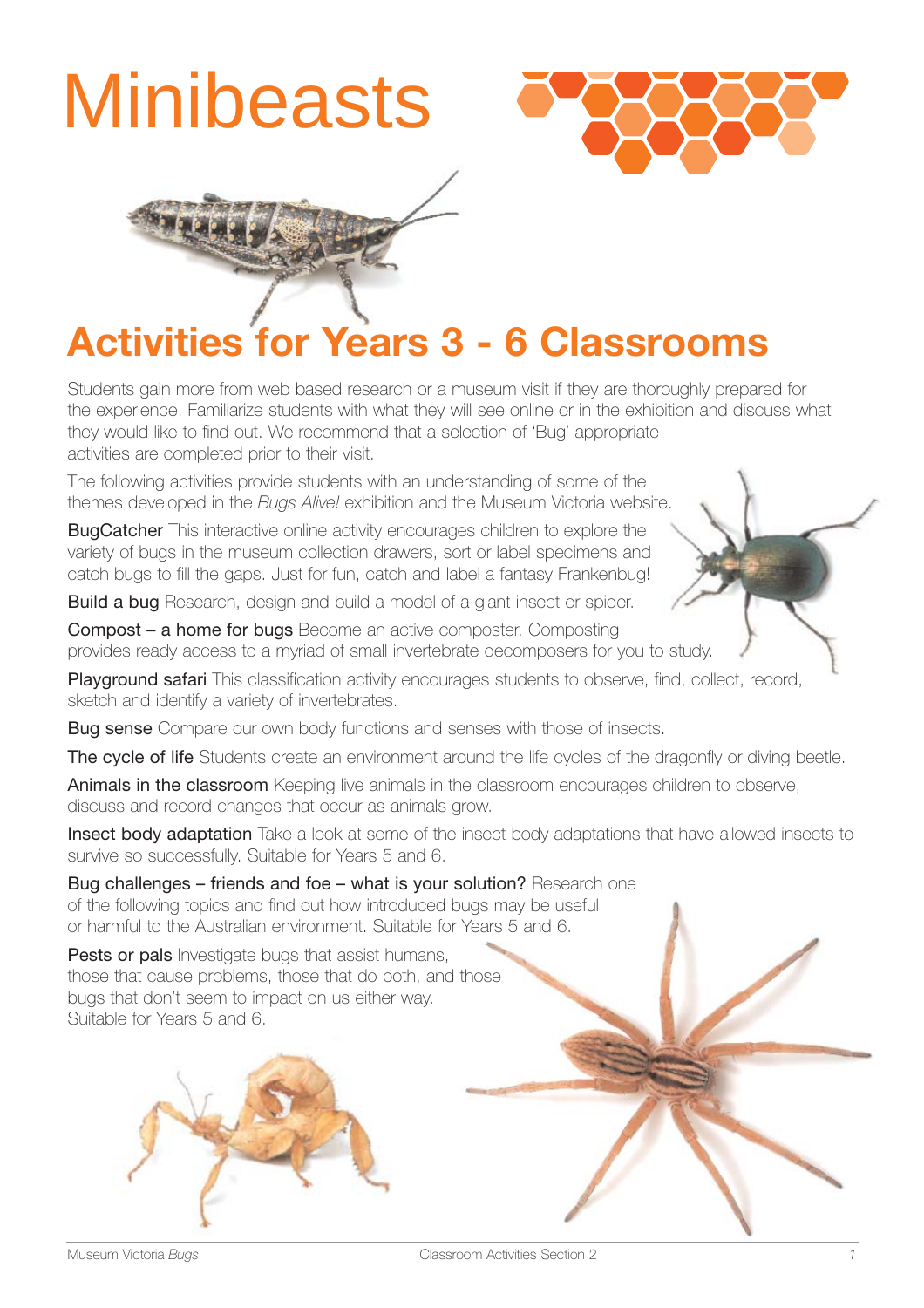# Build a bug

The aim of this activity is to encourage students to observe the structure of invertebrates and use their understandings to construct a model.

#### **You will need**

Construction materials such as cardboard, wire, polystyrene and fabrics. Illustrations or photographs of a variety of invertebrates.

#### **What to do**

Research, design and build a model of a giant insect or spider, using cardboard, wire, polystyrene and other materials you think appropriate. During the research phase, use a variety of photographs and observe live specimens. Include the following in discussion of the structure of bugs.

- $\rightarrow$  insects have three body segments with three pairs of legs attached to the thorax
- $\rightarrow$  arachnids (spiders and scorpions) have two body segments with four pairs of legs
- $\rightarrow$  legs are made up of a number of segments
- $\rightarrow$  most winged insects have two pairs of wings
- $\rightarrow$  flies and mosquitoes have only one pair of wings - the fore-wings of beetles have evolved into hard wing covers
- $\rightarrow$  there are a variety of antennae types
- $\rightarrow$  many species have a tail, cerci or abdominal sting.

Alternatively, build and name a totally imaginary giant bug. Each student or group should provide a name for their own 'bug'.

Bugs could all be displayed in an environment with giant grass and leaves.



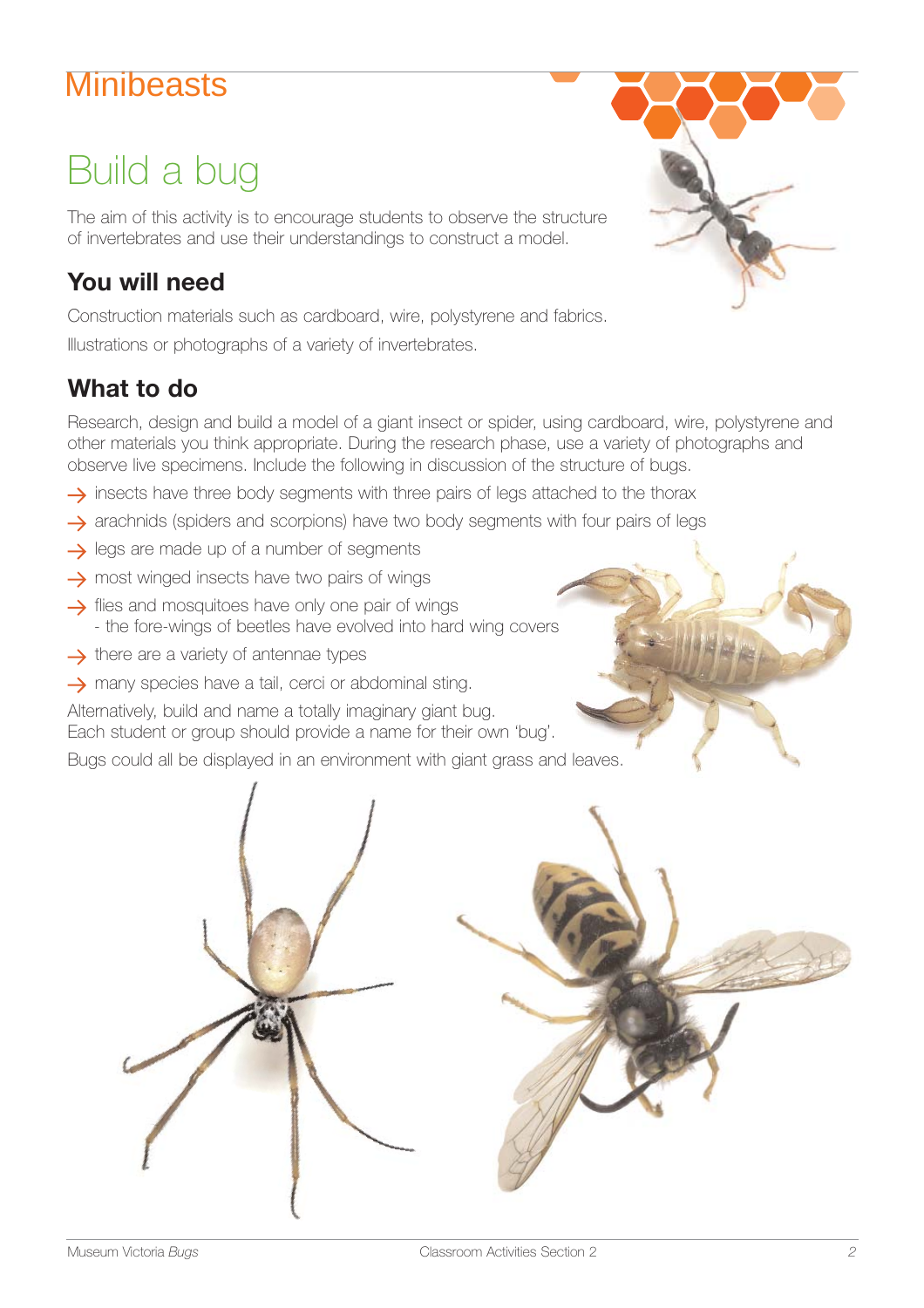

# Compost – a home for bugs

This activity is to encourage students to be involved in recycling and to become aware of the importance of rotting material in the life cycles of many invertebrates.

#### **What to do**

Become an active composter – at school and at home. Composting your school and household waste will provide an endless supply of nutrient rich soil for the garden, while giving you ready access to a myriad of small invertebrate decomposers for you to study. Ensure the compost heap remains moist as you continue to add grass clippings, leaves and suitable food scraps.

Advice on composting is easily obtained – for example:

The Good Compost Guide, EcoRecycle Victoria, 1998

CERES Environment Park, 8 Lee Street, Brunswick East, tel 9387 2609

The *Compost Creatures* poster, published by the Gould League, provides a guide to the animals that thrive in this environment.

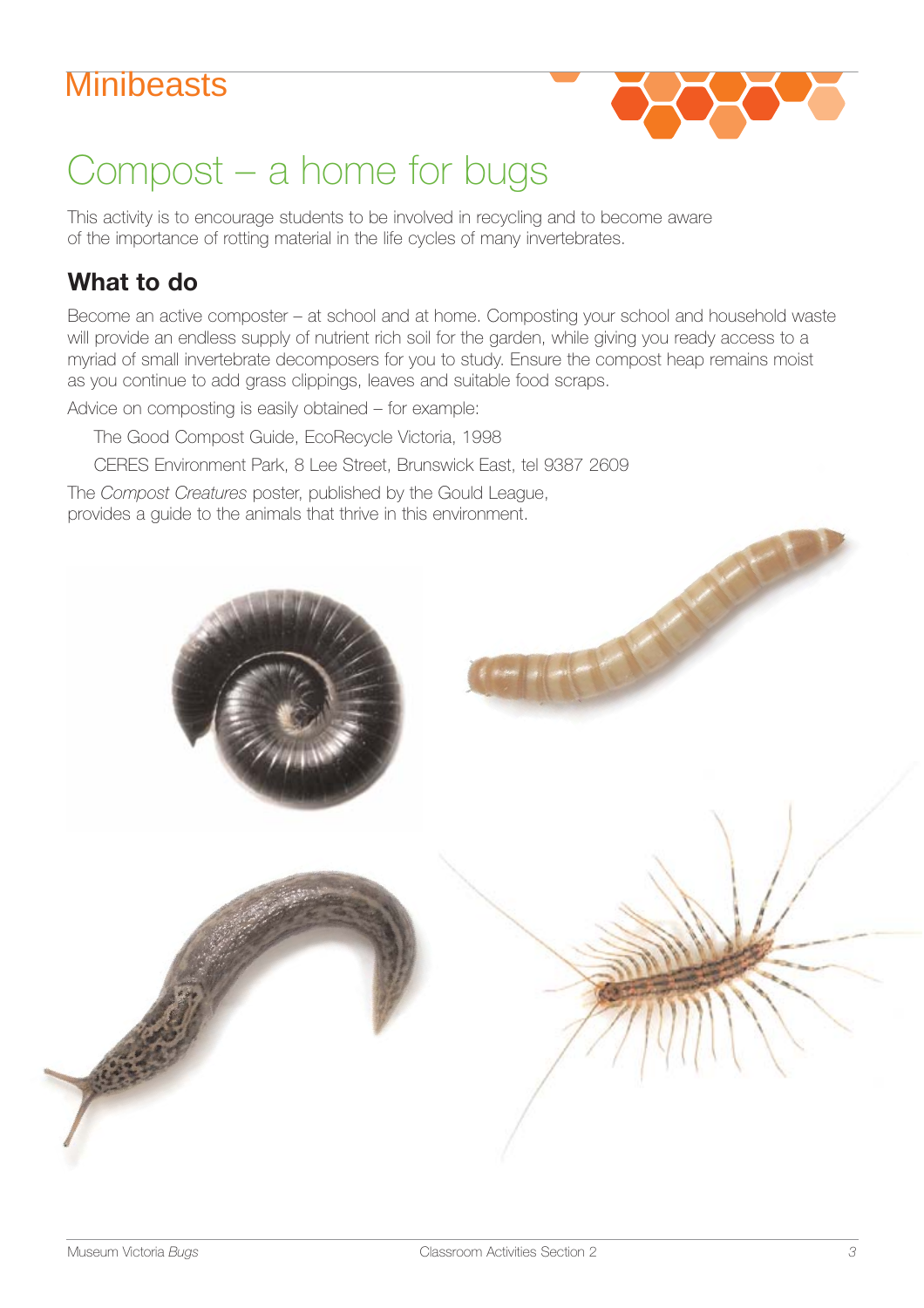# Playground safari

This classification activity encourages students to – find look collect record sketch and identify

#### **What to do:**

Organise a 'bugs' field trip in the school ground.

Encourage students to continue their exploration over several weeks and then report their findings. Instruct students to cause minimal disruption to the areas they are exploring.

#### **Where to look**

in soil, under bark, in grass, in trees and bushes, in a garden bed, under rocks and logs, on plants, in water, in the air.

#### $→$  **Record class observations**

Use Museum resource material to assist students to identify bugs and discover food preferences.

| Name of bug | Number of legs | Number of wings   Food type | Habitat |
|-------------|----------------|-----------------------------|---------|
|             |                |                             |         |
|             |                |                             |         |
|             |                |                             |         |
|             |                |                             |         |

#### **→ Classify the bugs**

Collect photographs or draw pictures of each animal found. This collection can be used in a variety of classification activities.

Bugs can be classified in a variety of ways:

Carnivores.

#### Body structure.

Slugs, snails and worms have no legs. Insects have six legs. Arachnids have eight legs.Yabbies and slaters (Crustaceans and Isopods ) have up to twenty legs. Centipedes and millipedes (Chilopods) have more than twenty legs

#### Food preference

Herbivores. Carnivores. Decomposers

#### Habitat

Trees and bushes. Soil Grass Bocks and logs Under bark Water Buildings Garden plants



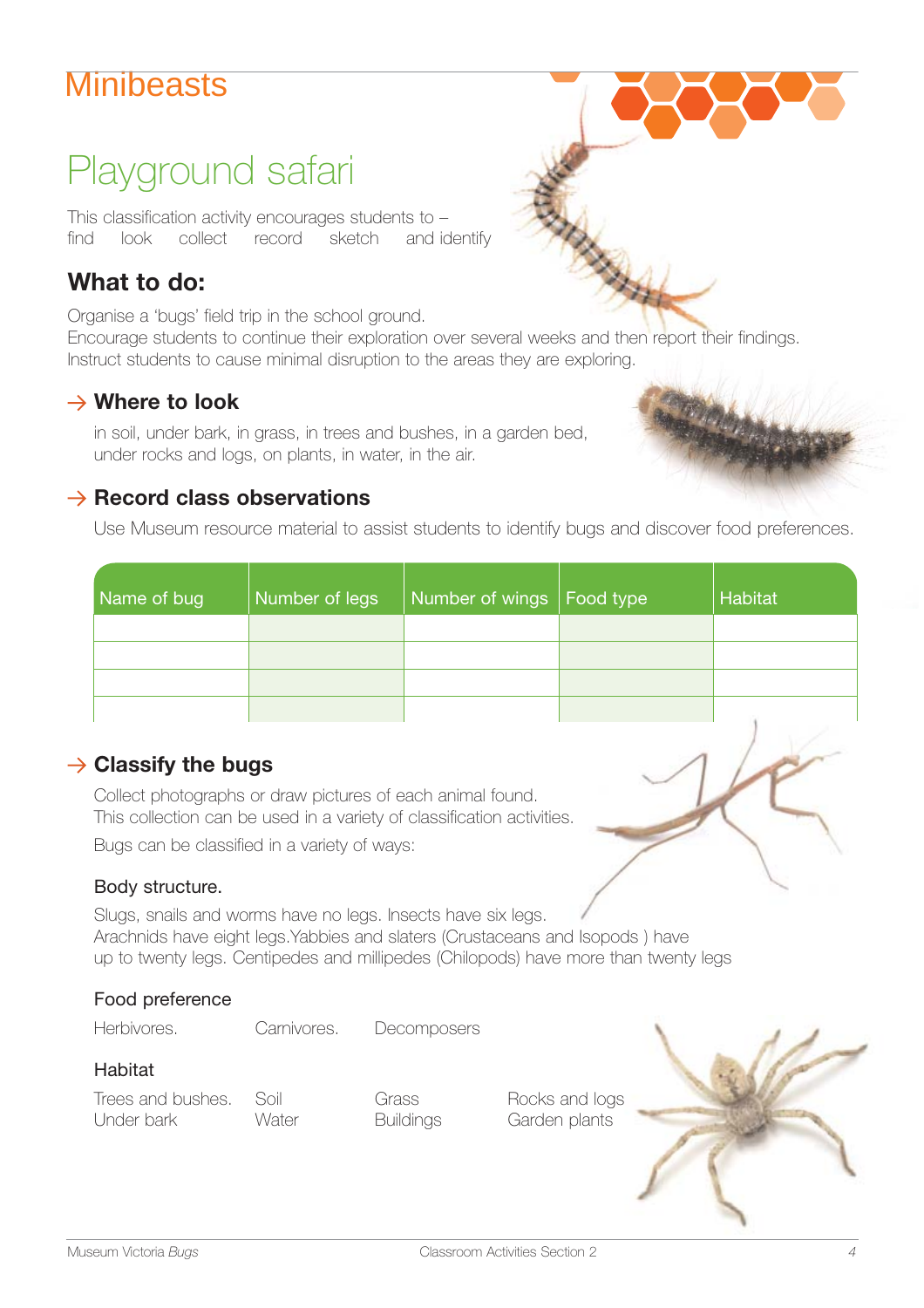Bug sense



The bodies of insects and the ways they sense their surroundings are very different from the bodies and sensory organs of humans. Compare our own senses with those of insects.

#### **What to do**

#### **→ Discuss our own senses and body functions.**

**Touch:** The skin covering our body is sensitive to touch, however we mainly use our hands to feel objects.

Taste: Our tongue is able to distinguish sweet, bitter, sour, and salty.

Hearing: Our ears are used to detect sounds in our environment.

Smell: Our nose is able to detect a variety of odours drifting in the air.

Sight: If there is sufficient light our eyes are able to see objects around us in colour.

Breathing: Air is taken into our lungs through our nose and mouth.

**Eating:** Teeth, tongue, jaws and hands combine to help us eat.

#### **Discuss how some animals function and sense their surroundings. Some examples**

Touch: The bodies of invertebrates are sensitive to touch. Antennae (feelers) are used to detect odours rather than used in touch.

Taste: Flies taste with their feet.

Hearing: Bugs do not have ears but some insects are able to detect sounds. Mosquitoes detect sounds through their antennae, crickets through their fore-legs, cicadas use their thorax and grasshoppers have a sound receptor on their abdomen.

**Smell:** Many insects have a strong sense of smell. They use their antennae to detect odours in the air to locate food sources (eg flies) or other individuals of their own species (eg moths).

Sight: Some invertebrates can only detect shadows. Others are able to see colours, including ultra-violet light that is invisible to humans. Many insects have eyes that are composed of hundreds of lenses (compound eyes).

**Breathing:** Insects take in air through holes along the side of their bodies (spiracles)

**Eating:** Insects have a variety of structures to help them eat. Ants have strong jaws, butterflies have a long coiled tube, mosquitoes are able to pierce our skin to suck blood, and a praying mantis uses large front legs to catch and manipulate food.

#### → Have students research a particular animal. Bug facts located on this website is a good **place to begin.**

#### → Add the results of student research to a class grid similar to the one below. Write down **the body parts used for each sense or function.**

|           | <b>Touch</b> | <b>Taste</b> | Hearing | $ Sm$ ell | Sight | <b>Breathing</b> | Eating |
|-----------|--------------|--------------|---------|-----------|-------|------------------|--------|
| Human     |              |              |         |           |       |                  |        |
| butterfly |              |              |         |           |       |                  |        |
| katydid   |              |              |         |           |       |                  |        |
| fly       |              |              |         |           |       |                  |        |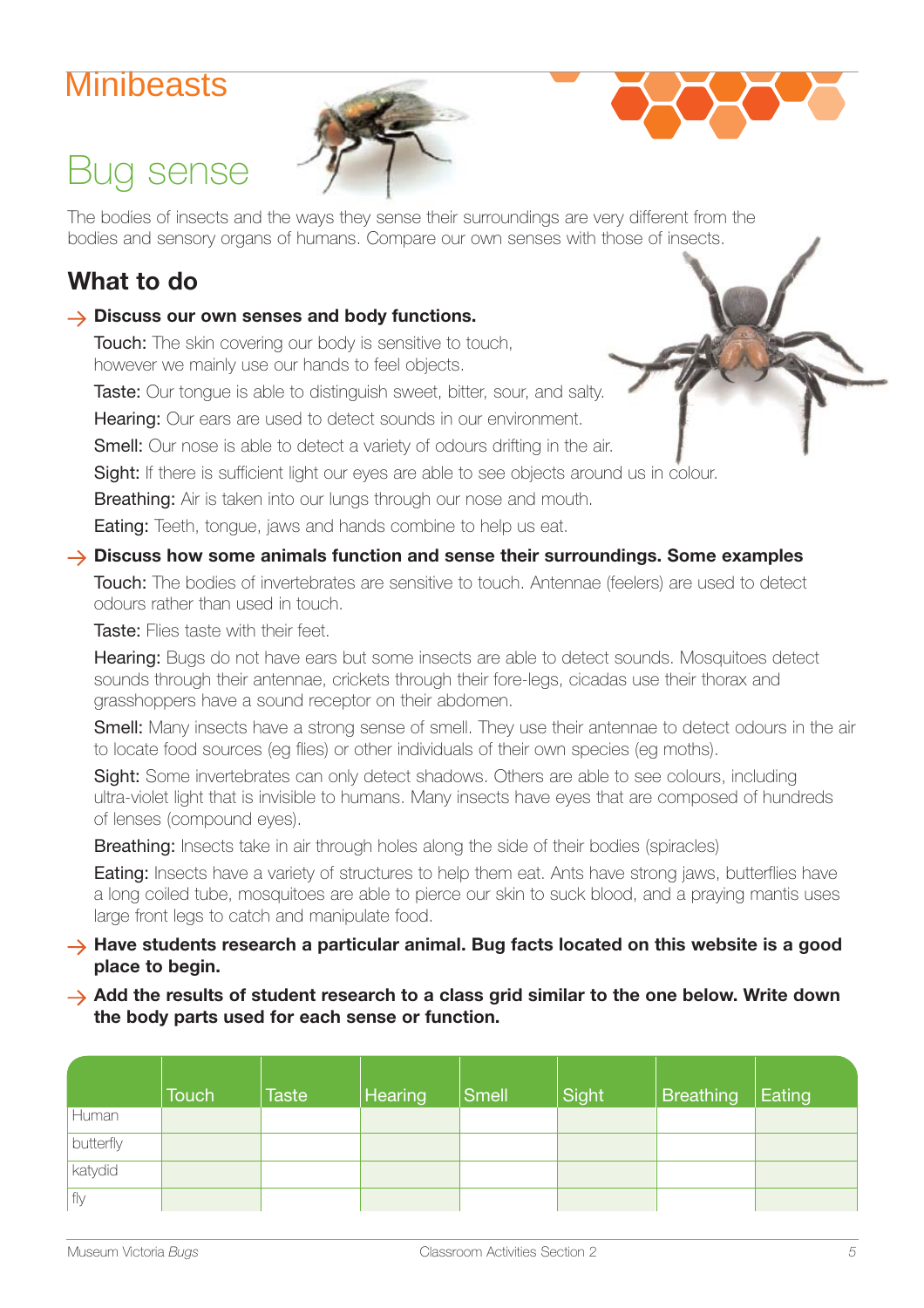

# The cycle of life

Insects undergo complete or incomplete metamorphosis. The lifecycles of butterflies and beetles are examples of complete metamorphosis, involving larval, pupal and adult stages. During incomplete metamorphosis the young (nymphs) are similar to the adult and grow to adulthood through a series of moults. The lifecycles of leafhoppers and stick insects are examples of incomplete metamorphosis.

### **You will need**

A copy of the diving beetle or dragonfly lifecycle for each student. (Copies of *A Diving Beetle's Story* and *A Dragonfly's World* are provided on the following pages.)

### **What to do**

Review the lifecycle of a common insect such as a butterfly.

Discuss the concept of metamorphosis (changing shape). The *Metamorphosis Game* will help to consolidate this process.

Introduce students to illustrations of the dragonfly and diving beetle lifecycles.

Discus aspects of the environment in which these creatures live, including plants, shelter, food sources and predators. Be sure to include the impact of human activity.

Provide each student with a copy of the dragonfly or diving beetle lifecycle. Have them add the additional things that are important to this animal's environment. Information about predators and food can be found in the information section of this website.

### **Following on with drama and story writing**

Act out the process of metamorphosis. Write a script, appoint a narrator, make costumes, and add some excitement by including predators, such as spiders, wasps, lizards and birds.

After rehearsals, videotape your performance.

Write and illustrate a narrative of the life of an insect. Stories can be written in a variety of serious or humourous styles.

For examples of style refer to picture storybooks such as *The Very Ordinary Caterpillar* by Gary Fleming, or watch a video of the film, *Antz*.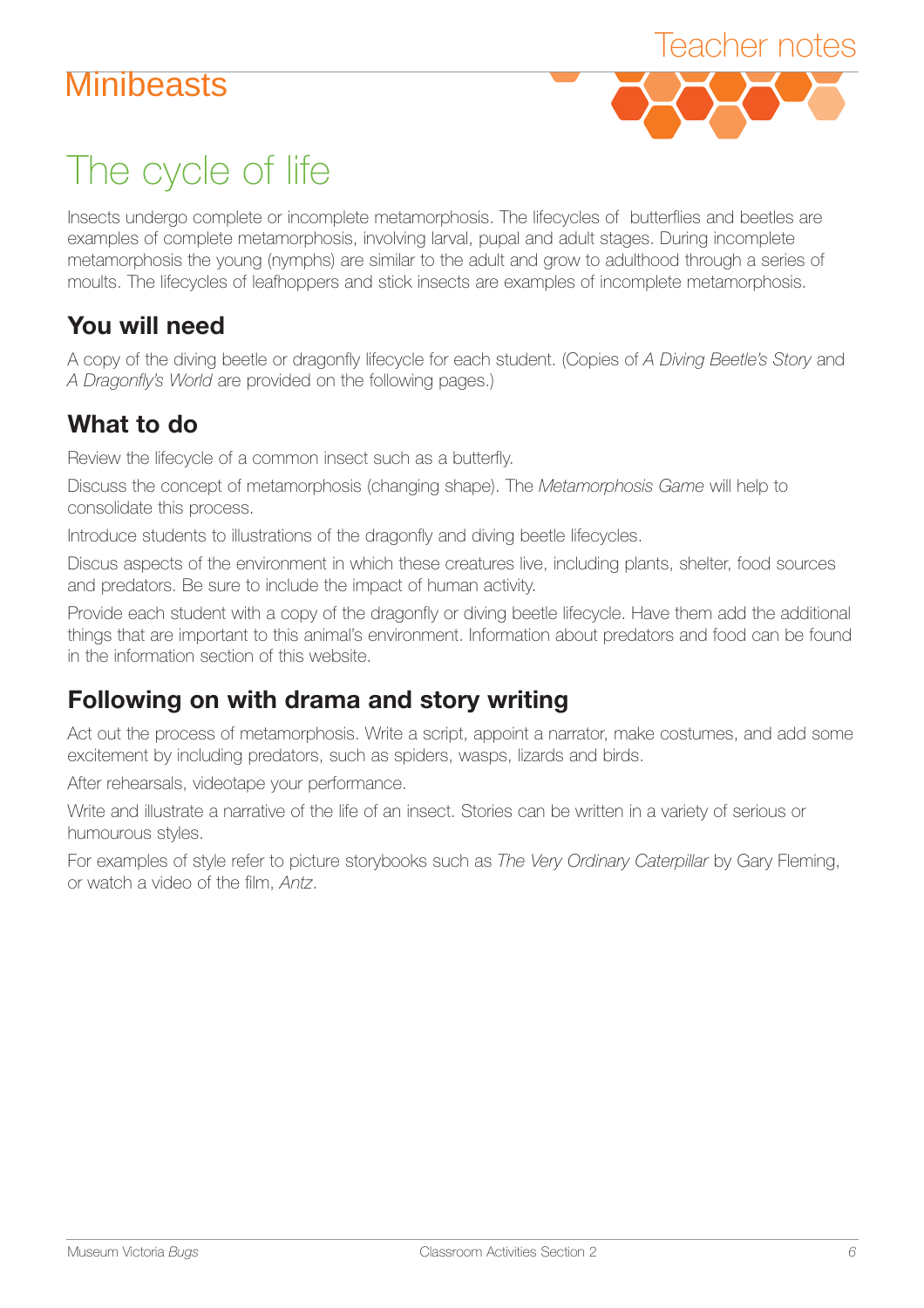# Student worksheet

#### **Complete metamorphosis — Dung Beetle lifecycle**



**Incomplete metamorphosis — Leafhopper lifecycle** 

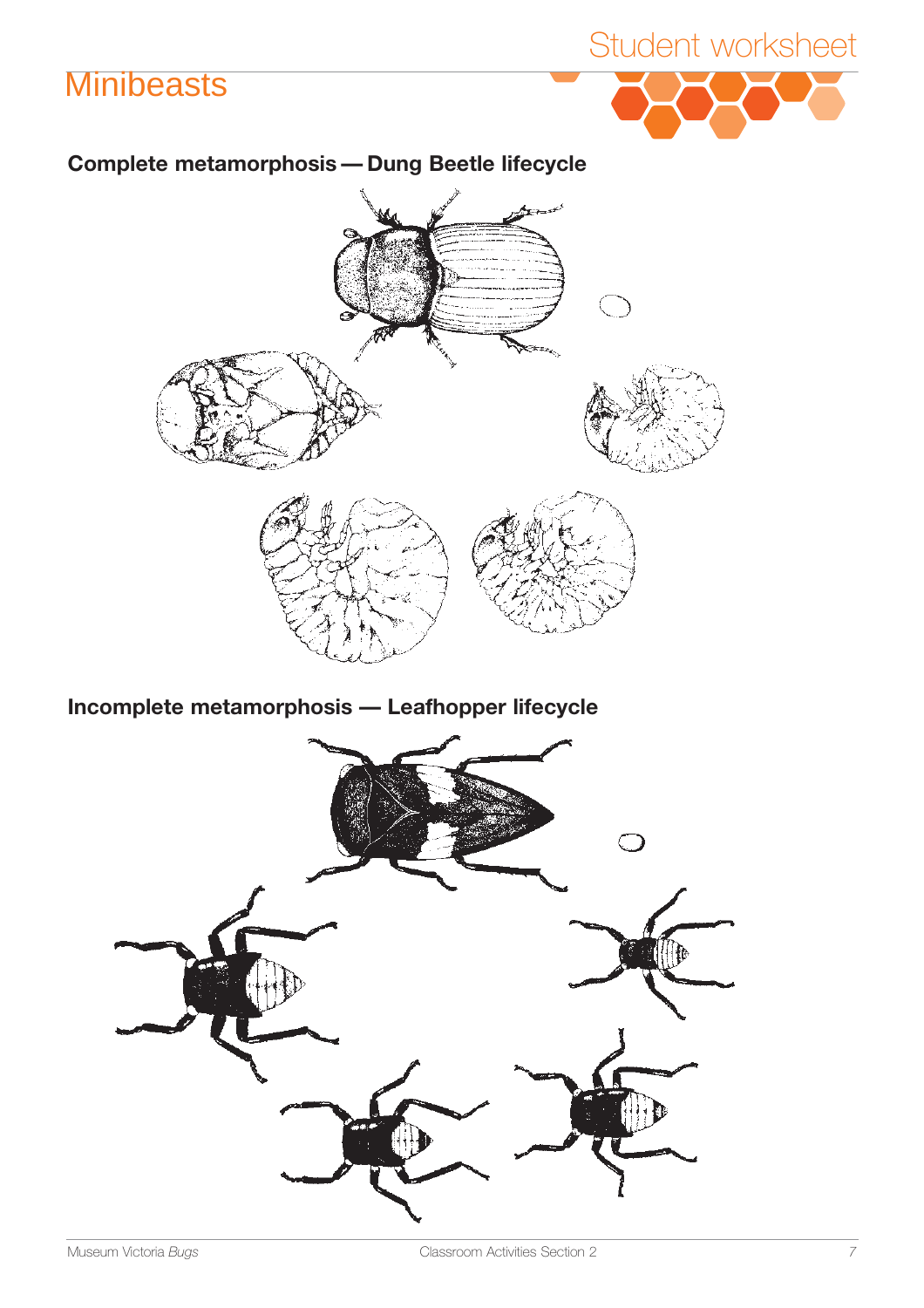Student worksheet



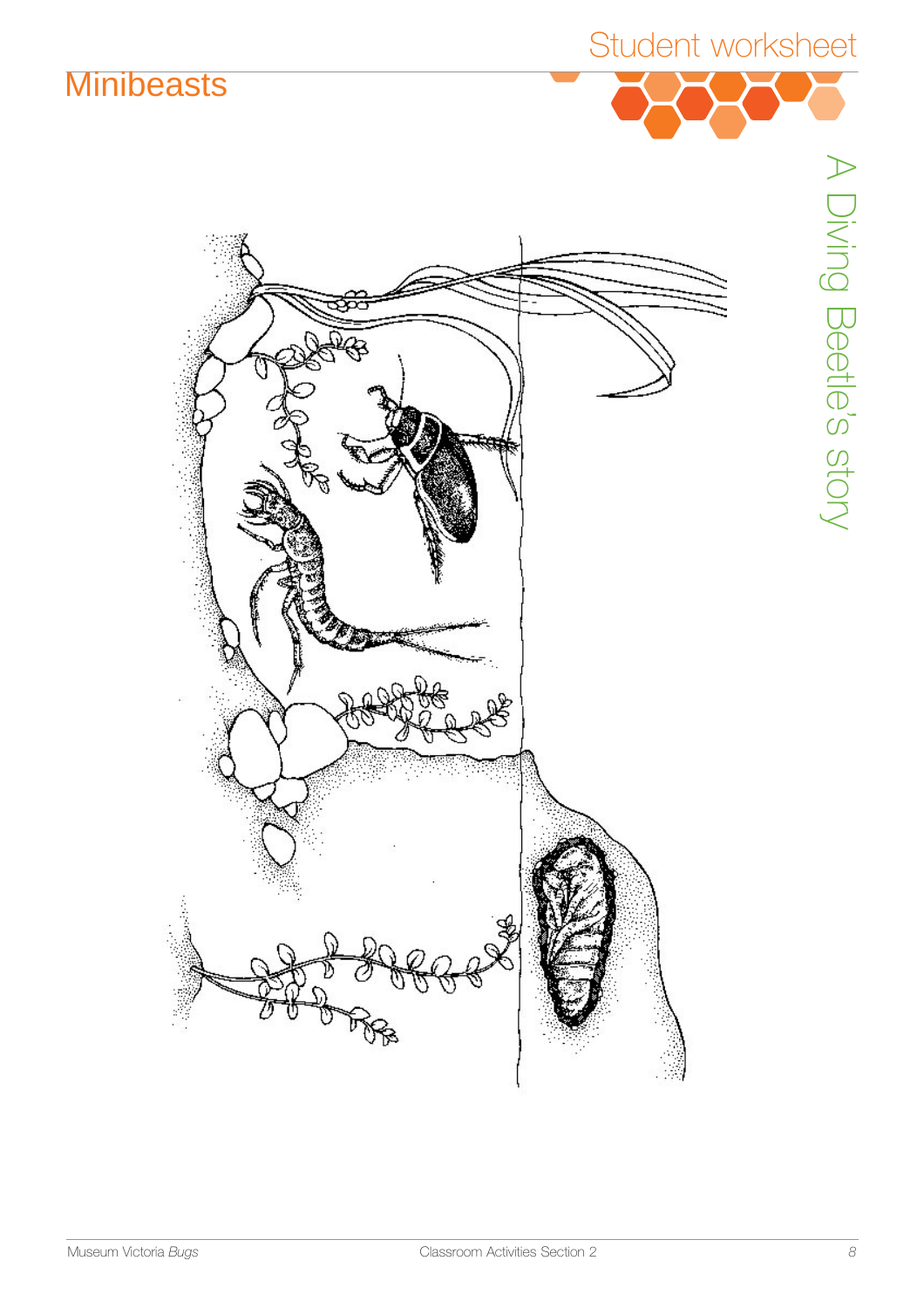



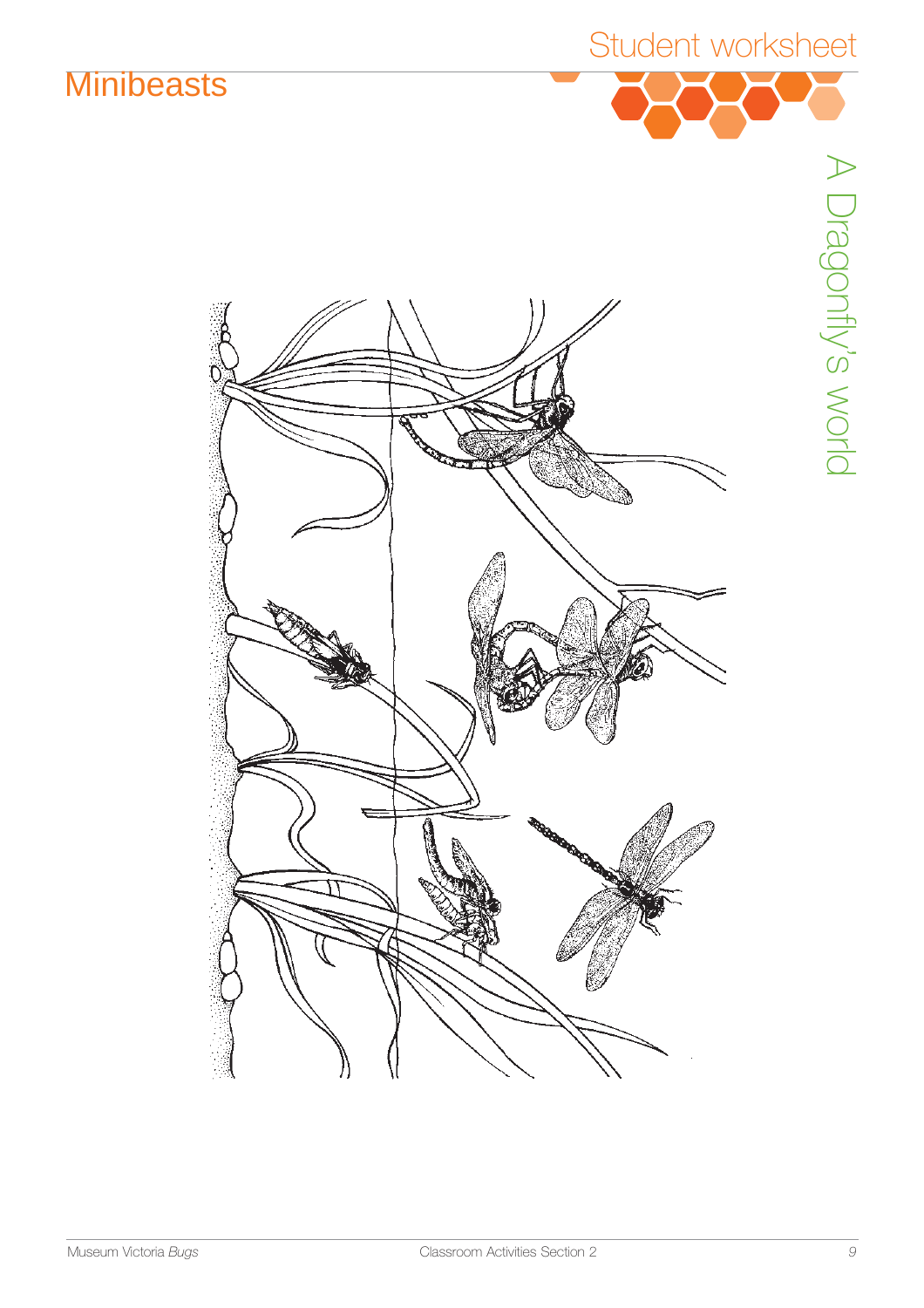

# Animals in the classroom

Keeping live animals in the classroom encourages children to observe, discuss and record changes that occur as animals grow.

#### **What to do**

Select a 'bug' project on which to keep an animal growth diary.

shape, colour and movement. Record children' s observations of the changes in size,

#### **Hatching moths and butterflies**

to a continuous supply of their host plant. Caterpillars require specific food sources, so note which plant A small number of caterpillars can be collected from the school ground and raised if you have access species they are feeding on when found. They also have huge appetites.

Butterfly eggs, and information about their care, can be purchased from the Zoo Education Service (ph. 9285 9355). Butterfly eggs and kits must be ordered prior to the start of terms 1 and 4. A source of citrus leaves is needed to raise the Orchard Swallowtail caterpillars that are supplied.

If you have access to a supply of Mulberry leaves, the silkworm is a wonderful species to maintain and observe in the classroom. Eggs hatch to coincide with new season's growth of Mulberry leaves. Eggs can be obtained from Monnie Fenner billmonniefenner@bigpond.com, subject to availability.

Plant a butterfly garden. Butterflies take nectar from a variety of flowers but lay their eggs on specific host plants that provide food for their caterpillars. Planting the host species of plant will encourage butterflies to lay eggs in your area.

Information about host plants can be found at http://museumvictoria.com.au/bioinformatics/butter/

#### **Keeping Phasmids (stick and leaf insects)**

These creatures are fascinating animals to study – a supply of fresh gum leaves and suitable housing is all that is required. Detailed information about obtaining and caring for phasmids and other insects is available from The Australian Insect Farm. Full details at www.insectfarm.com.au

#### **Lifecycle in a jar**

A simple lifecycle to observe is the mosquito. Collect some mosquito larvae (wrigglers) from a pool. These will quickly become tumblers (pupal form) before turning into adult mosquitoes. Refer to activities, *A Bugs Story* (prep-2) and *The Cycle of Life* (years 3 – 8) for an outline of the mosquito lifecycle.

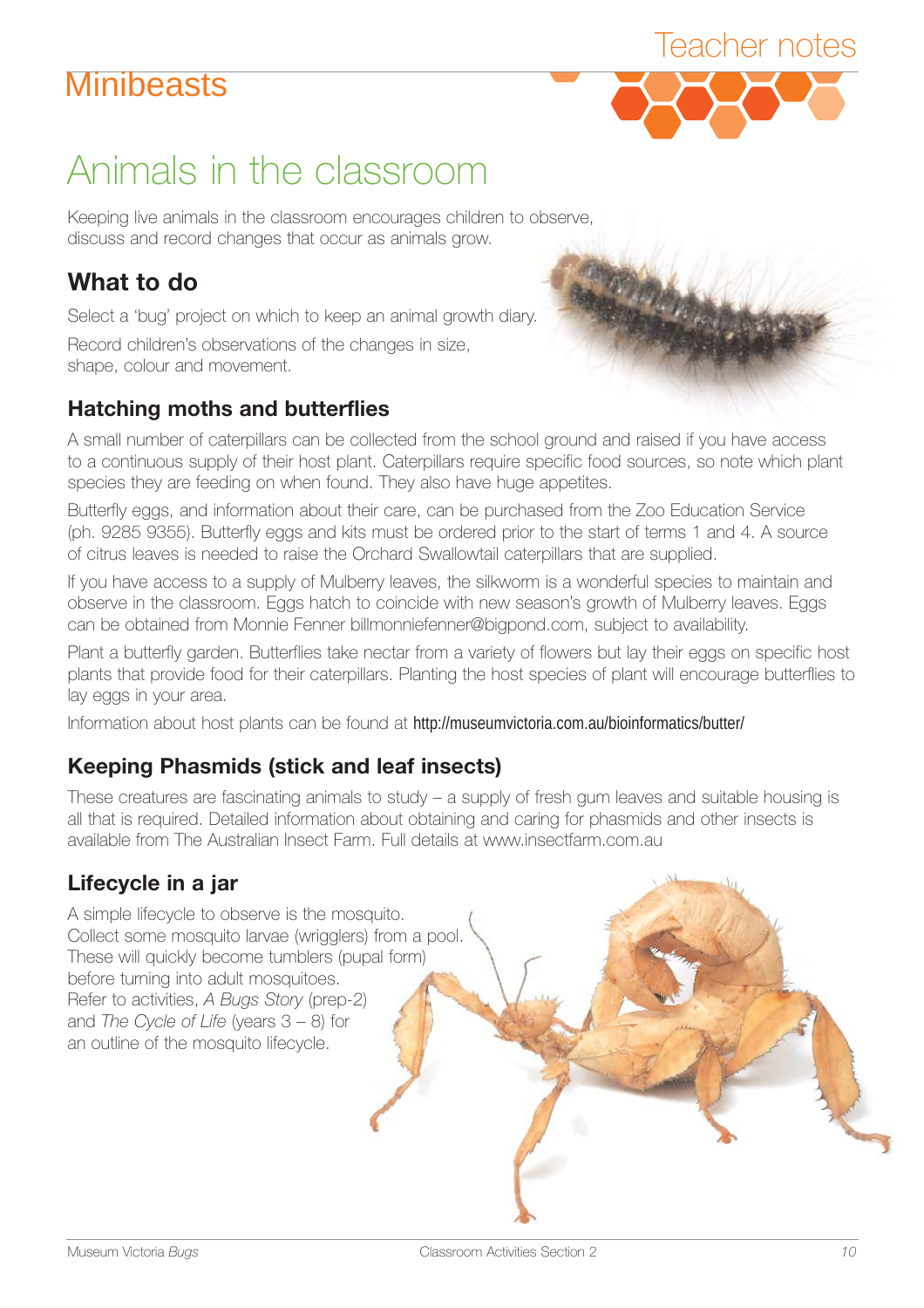

# Insect body adaptation

Take a look at some of the insect body adaptations that have allowed insects to survive so successfully. Refer to *Insect body adaptation - Student worksheet* 

### **Part 1: Amazing body adaptations that help bugs survive**



Praying mantis – grasping forelegs indicate it is a predator



Grasshopper – enlarged hind legs indicate one mode of movement is by jumping



Giant burrowing cockroach – forelegs designed for digging indicate an underground habitat



Stick insect – long thin legs and body indicate a habitat among the branches



Spider – fangs indicate a carnivorous diet and use of poison to immobilise prey



Spiny leaf insect – body structures indicate it relies on camouflage in trees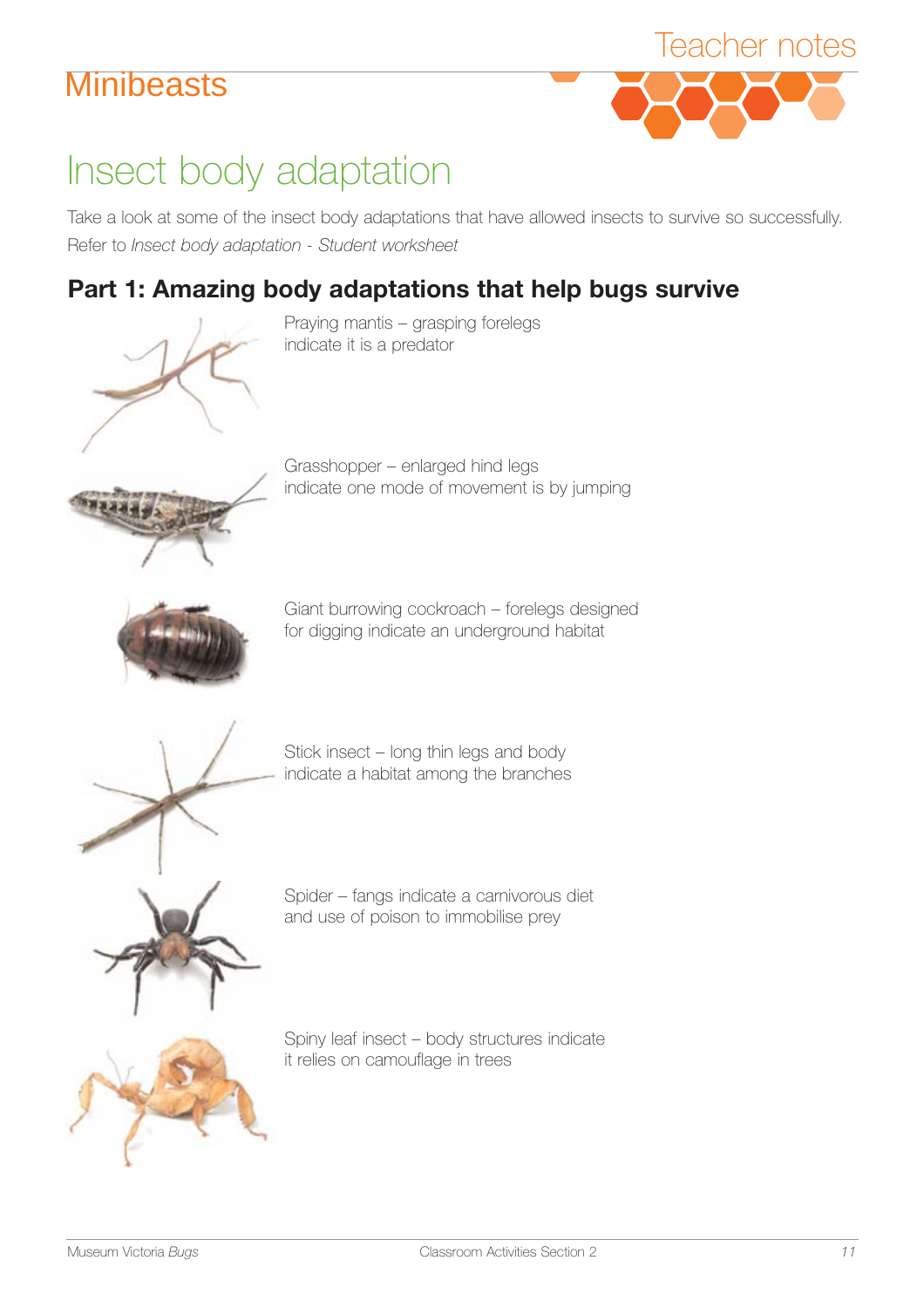

# Insect body adaptation

#### **Part 2: Research questions**

#### *What is an exoskeleton and how do you think it helps bugs to survive?*

An insect's skeleton is called an exoskeleton. It is made from a material called chiton, which is like a natural plastic. Chiton also forms the feelers, spines, hairs, jaws, pincers, wings and scales of insects. Chiton is covered in a thin layer of wax. This waterproofs the insects (like a raincoat) and also stops them from losing water from their bodies. It also helps to protect them from predators. An exoskeleton is like body armour. Bugs are always under attack so armour-plating and sharp spikes and spines help protect their small, delicate bodies. Unlike armour, exoskeletons are light and bend really easily. Insect exoskeletons have developed into a huge variety of shapes. In some species, extensions of the exoskeleton have developed into horns.

#### *What happens when an insect grows bigger than its exoskeleton?*

Having a hard outer covering means that insects cannot grow bigger unless they crawl out of it, which is exactly what they do. When an insect feels that it is getting too big for its armour, the armour cracks and the insect slowly comes out. This is called moulting. When an insect first emerges from its exoskeleton it is very soft and vulnerable to predators. Insects therefore usually find somewhere safe to hide before they moult. Once it is free of its tight clothes it stretches out, puffs itself up and grows a new exoskeleton. All insects do this many times throughout their lives.

#### *How are insect muscles different from our muscles?*

Insect muscles tire less quickly than human muscles. This is not because they are stronger, but because insects are small and their muscles are strong in relation to their body weight. A bee can haul 300 times its body weight and a flea can jump 200 times its own length.

#### *Find out about some of the different ways in which insects eat their food. How are their mouthparts different from ours?*

Insects have a huge range of mouthparts. These approximate grabbers, biters, siphons, crushers, pincers, drills, saws, and pneumatic hammers.

#### *Do insects have lungs? How do they breathe?*

Insects do not have lungs or airsacs to breathe with. Insects breathe through tiny holes in their exoskeleton called spiracles. These holes can be sealed which allows them to stay dry and stops them losing too much moisture in dry conditions. The air that comes in through these holes then travels down tubes that are made from the same hard material as the exoskeleton. These tubes supply oxygen to all parts of the insect's body. This ingenious method of breathing is the breakthrough that allowed insects to move onto land. The system, however, is only efficient over very short distances, which is why insects do not get very big. If they were any bigger, they simply would not be able to breathe. The size of an insect is also limited by the weight of their exoskeleton. The exoskeleton of a large insect would have to be so heavy that the insect would not be able to walk.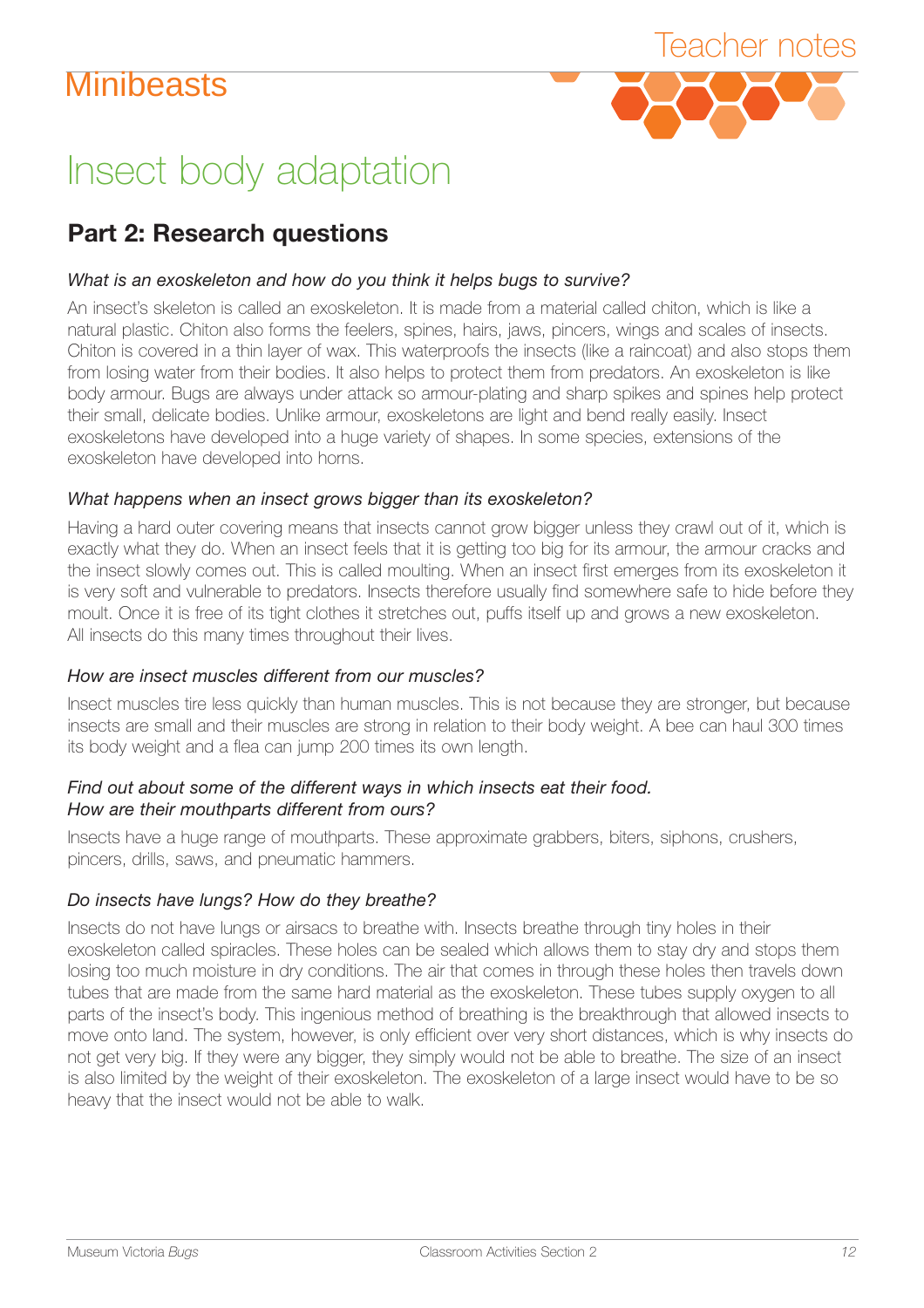

## Insect body adaptation

#### *How does flying help insects to survive?*

Insects were the first animals to fly. They were flying millions of years before birds took to the air. Monster-sized dragonflies with wings 70cm across flew 300 million years ago – before the dinosaurs even existed. In fact, they are the only animals that developed wings from scratch – flying birds, pterosaurs and mammals (bats) all modified their front limbs into wings. Insect wings are made of the same material as their exoskeletons. They are so thin that you can see through them and are supported by a network of veins.

It is thought that wings were originally used for leg protection, camouflage (to break up the outline), thermoregulation or sexual display. Once insects, developed wings, however, a whole new world opened up for them. Flight enabled insects to escape predators, take advantage of seasonal food sources in distant locations, and migrate to new unexplored areas.

Insects can hover, fly backwards, accelerate suddenly to over 150 kilometres per hour, and perform acrobatics that would put a fighter pilot to shame. The best fliers are the House Flies. House flies have only one pair of wings (their back wings have reduced to tiny knobs and are used as stabilizers). They have special muscles that allow them to beat their wings 200 times a second, which is why they make a buzzing noise when they fly.

#### *What makes beetles the most successful insect group in the world?*

Beetles are the most successful insects in the world. Two in every three animals is an insect, and one in every three animals is a beetle. There are 300,000 different species of beetles so far recorded.

But what is the secret to their huge success? Beetles have wings, which gives them all the advantages that the other flying insects have, but insect wings are incredibly thin and tear easily. This means that insects with wings have to be very careful as they move around and they can't do any dirty work like digging tunnels underground, rolling dung balls or rummaging under leaf litter, let alone getting involved in duels with rival males. But not beetles – beetles can do whatever they want. This is because the front wings of beetles are hard wing cases (called elytra) which protect their fragile back wings. In flight these provide some lift, but they don't flap much. The wings can be several times larger than the elytra but fold neatly underneath. These special protective cases allows beetles to tuck their precious wings away when they are not in use and continue their lives as the tough guys of the insect world.

Beetles therefore have the best of both worlds and have been able to exploit many habitats that are not available to other flying insects. There are beetles living in trees, in rotten logs, underground and underwater.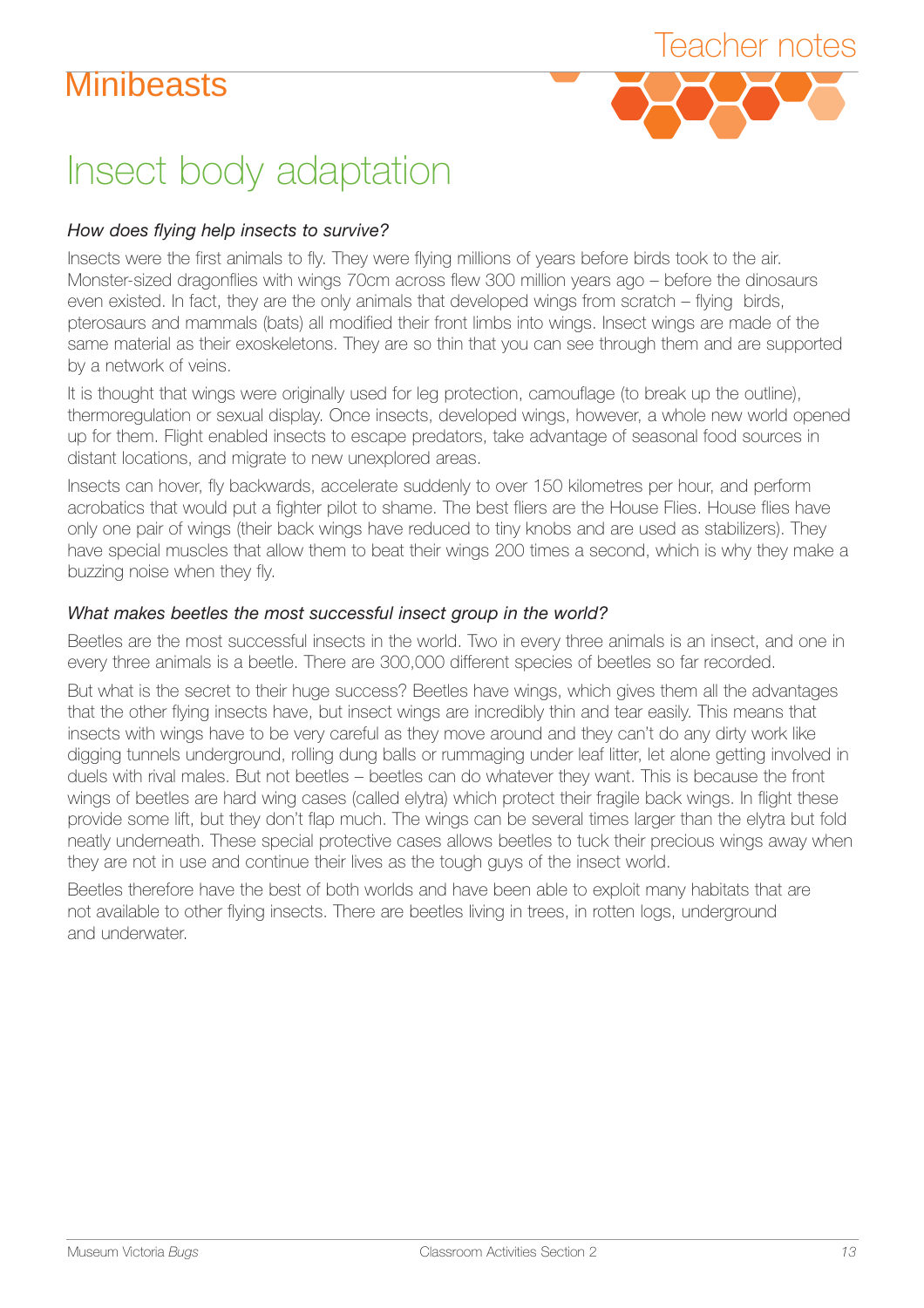

# Insect body adaptation

Insects have been around for 400 million years. They have witnessed the rise and fall of the dinosaurs and were watching when a large-brained ape crawled out of the trees and stood up for the first time.

Let's have a look at some of the insect body adaptations that have allowed them to survive so successfully, for such a long time.

### **Part 1: Amazing body adaptations that help bugs survive**

What do the highlighted body structures indicate about the lifestyle of each bug?

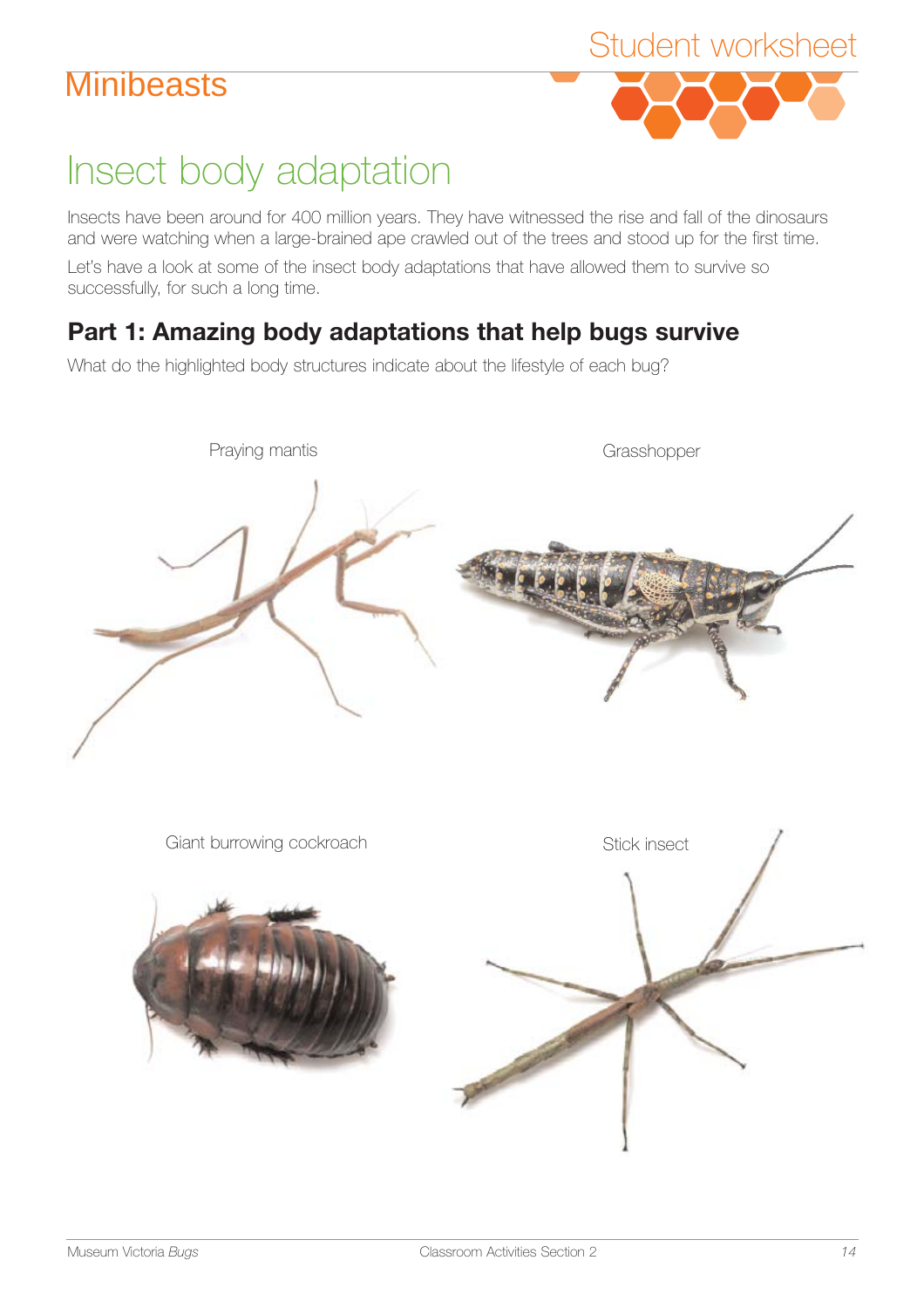

# Insect body adaptation



### **Part 2: Research questions**

Use the Bugs Alive website: Bugs are Amazing! http://museumvictoria.com.au/bugs/amazingbugs/ or other books and resources to work in groups to research one or more of the following questions.

- What is an exoskeleton and how do you think it helps bugs to survive?
- What happens when an insect grows bigger than its exoskeleton?
- How are insect muscles different from our muscles?
- Find out about some of the different ways in which insects eat their food. How are their mouthparts different from ours?
- Do insects have lungs? How do they breathe?
- How does flying help insects to survive?
- What makes beetles the most successful insect group in the world?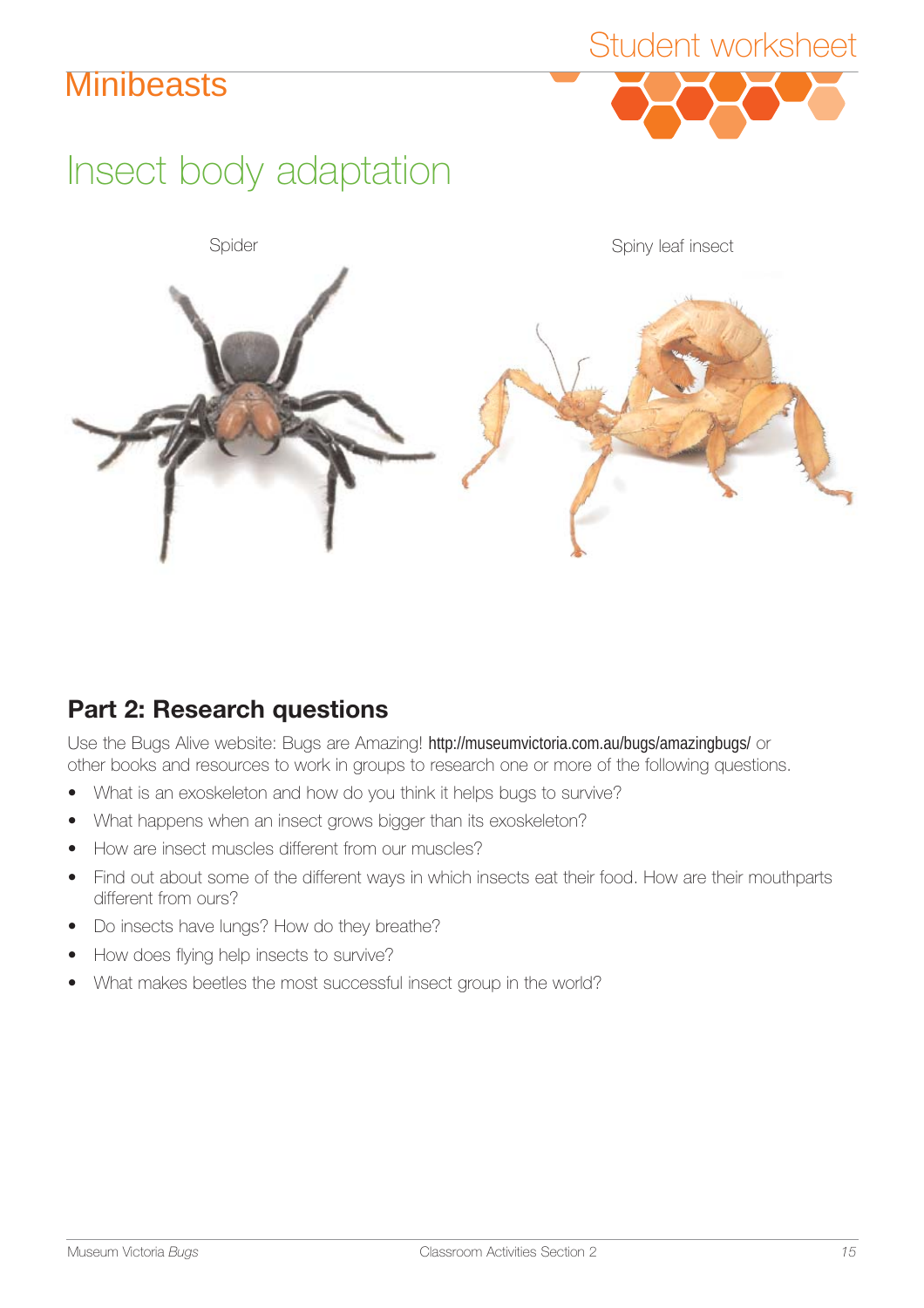# Bug challenges – friends and foe – what is your solution?

Research one of the following topics and find out how introduced bugs may be useful or harmful to the Australian environment.

#### **1. A friendly introduction – decomposing Dung Beetles**

Many bugs live by transforming dead plants and animals into nutrients. These decomposers are essential for healthy ecosystems, and are as important to natural environments as they are to suburban compost bins.

The dung beetle is an important decomposer. There are about 7000 species of dung beetles worldwide and between them they clean up the mess left behind by the rest of the animal kingdom. By burying dung, these beetles recycle nutrients, aerate the soil and reduce fly numbers.

Australia's 400 species of native dung beetles are efficient at cleaning up the small, dry dung pellets produced by kangaroos and wombats. Cowpats, however, are a different story! When cows were introduced to Australia, our native dung beetles could not cope with their huge, wet cowpats. Soon grazing land became fouled and fly numbers rocketed to plague proportions.

### **Student Research**

- What is a Dung Beetle?
- Describe their characteristics and life-cycle.
- Find out how Australian scientists attempted to solve the problem of grazing lands becoming fouled and fly numbers rocketing to plague proportions. Has the problem been solved?
- How would you attempt to solve this problem?

If you live in a rural area, dig around and under cow pats to see how many dung beetles are present. Even if you live in the city and don't have ready access to cow dung, read about the success of the dung beetle program by entering 'Dung Beetles Australia' into your Internet search engine. You will obtain many sites devoted to this topic, including accounts of schools that have become involved in dung beetle projects, eg. http://www.sofweb.vic.edu.au/edtimes/tandl5.htm



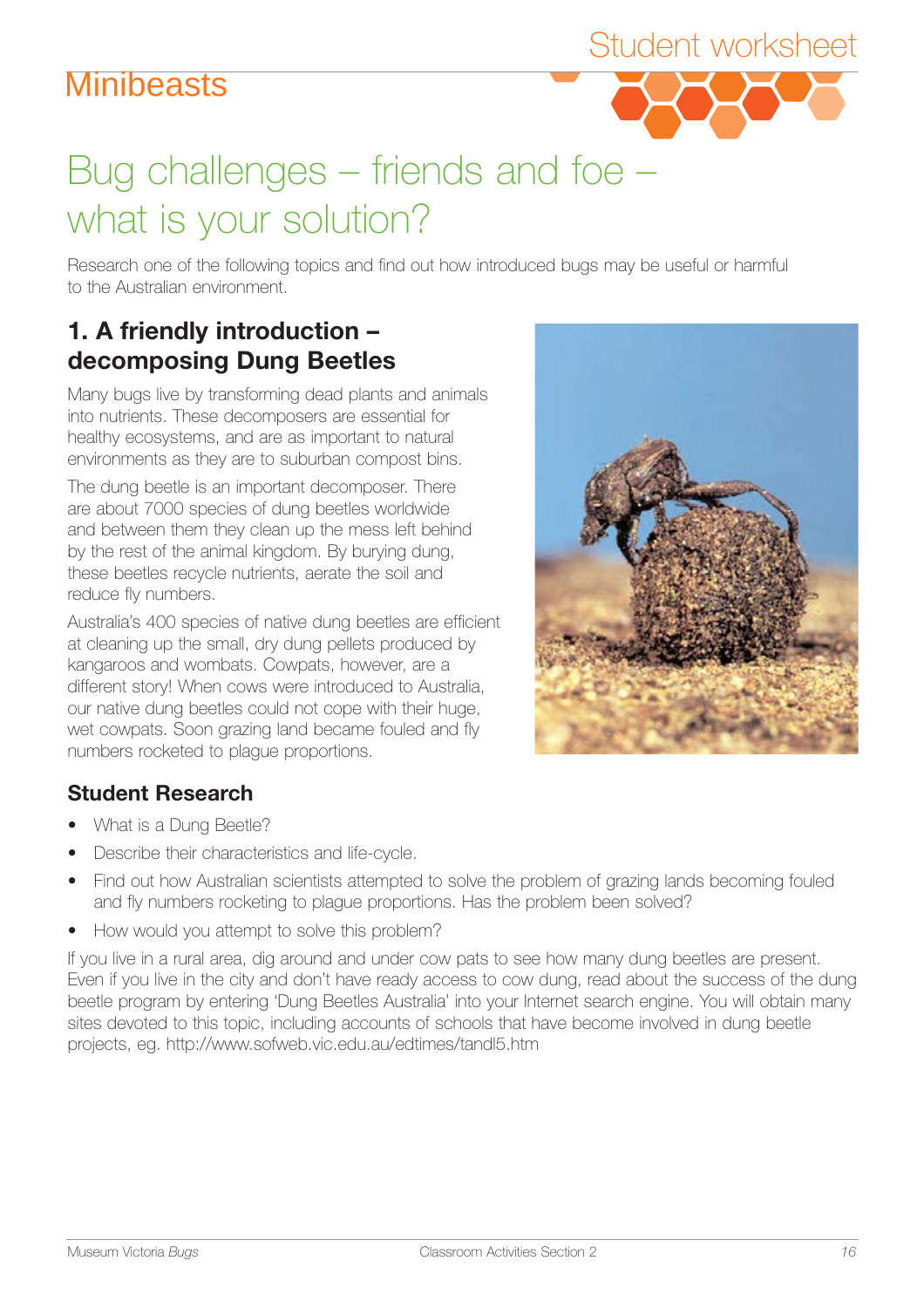

# Bug challenges – friends and foe – what is your solution?

#### **2. Introduced Pests**

When an animal (or plant) species arrives in a new place, it often leaves behind the parasites, predators and other factors that kept its population numbers in check in its native home. A species that was not a pest in its native land can become a significant pest in a new location.

It is likely that many bugs reached Australia by accident. They are small and can creep or fly undetected onto boats and aeroplanes. They can also hitch rides in food, furniture, building equipment, plants, and on animals, including humans. Many of the bug species that have invaded Australia are now well established and in some cases have become significant agricultural or urban pests. Such species include the many pests that farmers and agriculturalists must contend with, and an array of very recent arrivals like the European Wasp, Fire Ant, Elm Leaf Beetle and Bumblebee.

#### **Student Research**

- Choose one of the following bugs Introduced cockroaches, European Wasp, Fire Ant, Elm Leaf Beetle or Bumblebee.
- Describe the characteristics and life-cycle of the bug you have chosen.
- What impact has your bug had on the Australian environment? What problems has it caused?
- How are Australian scientists attempting to solve the problem created by this introduced species? Are the attempts working?
- How would you attempt to solve this problem?

#### **3. A Native Pest**

Not all pests are introduced. The Queensland Fruit Fly is a native pest rather than an introduced one. It is now a major problem throughout eastern Australia due to the planting of fruit trees along the east coast and inland river systems. Fruit flies are not strong fliers, but are spread by infested fruit being carelessly discarded in a fruit growing area.

#### **Student Research**

- Do some research and describe the characteristics and life-cycle of the Queensland Fruit Fly.
- What factors have led to the Queensland Fruit Fly becoming a problem?
- How are Australian scientists attempting to solve the problem created by this native species? Are the attempts working?
- How would you attempt to solve this problem?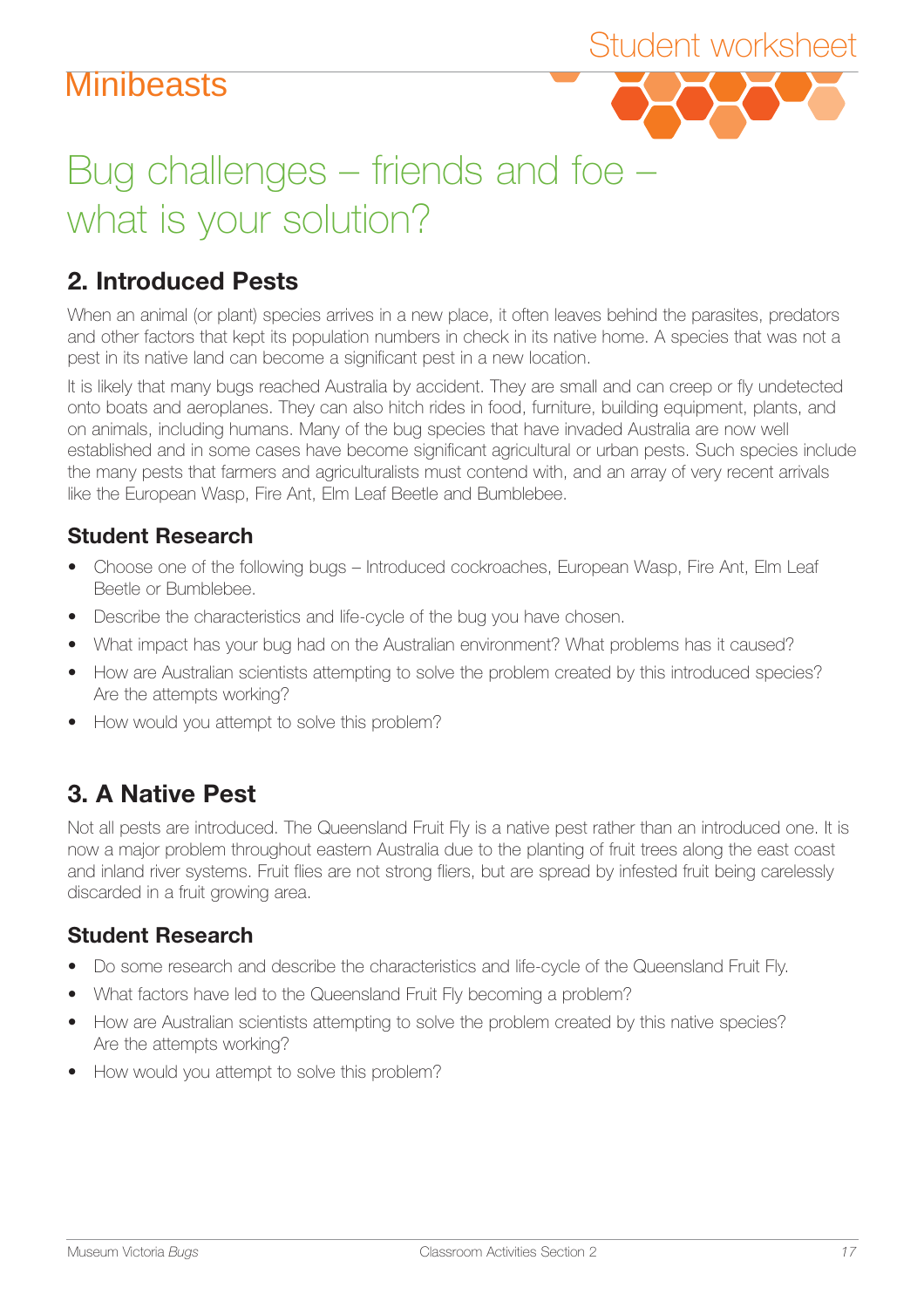### Student worksheet



# Bug challenges – friends and foe – what is your solution?

### **4. Biological Control of Pests**

however, that strict testing and research be undertaken before introducing a new species into a local environment to ensure that the control species does not become a problem itself. Biological control is the use of natural enemies to keep in check pests such as invasive weeds and introduced bugs. The control bug often comes from the original home of the pest species and is often the most affordable and practical option for controlling the problem. They are certainly more environmentally friendly than using pesticides or herbicides. It is crucial,

The Grapevine Mealybug is a major insect pest that attacks fruit, particularly apples. It had been causing problems in Australian fruit crops for 20 years until scientists researched and released an imported parasitic wasp *(Pseudaphycus flavidulus)*. The wasp was so successful at controlling the mealybug that it is now being used around Australia.

Australian scientists have also attempted to use biological control for other weed pests such as Paterson's Curse, Ragwort, Prickly Pear, Gorse and Thistles, and insect pests such as the European Wasp, Sirex Wasp and Elm Leaf Beetle.

#### **Student Research**

- Choose one of the following introduced pests Paterson's Curse, Ragwort, Prickly Pear, Gorse and Thistles, Grapevine Mealybug, European Wasp, Sirex Wasp or Elm Leaf Beetle and describe the characteristics and life-cycle of the control bug that has been investigated to control the pest.
- What impact has the introduced pest had on the Australian environment? What problems has it caused?
- Is the introduction of a biological control bug working?
- How would you attempt to solve this problem?

Visit the website of the Keith Turnbull Research Institute. Use your search engine to do this. Read some of the relevant Project Fact Sheets and use their Search facility to search for 'Biological Control'. Make a list of recent attempts to use insects and other invertebrates to control plant or insect pests. List the pests, the control agents and the degree of success achieved.

### **5. Other Research Ideas**

The Honey Bee, and the honey industry  $-$  A good place to begin is the HoneyBee Australia website: http://www.honeybee.com.au/

Shellac-producing scale insects – Shellac is used for the production of varnishes and insulating materials. See http://www.antcons.com.au/Shellac.html

The production of cochineal dye from a scale insect that lives on cacti in Mexico. See http://www.botgard.ucla.edu/html/botanytextbooks/economicbotany/Cochineal/